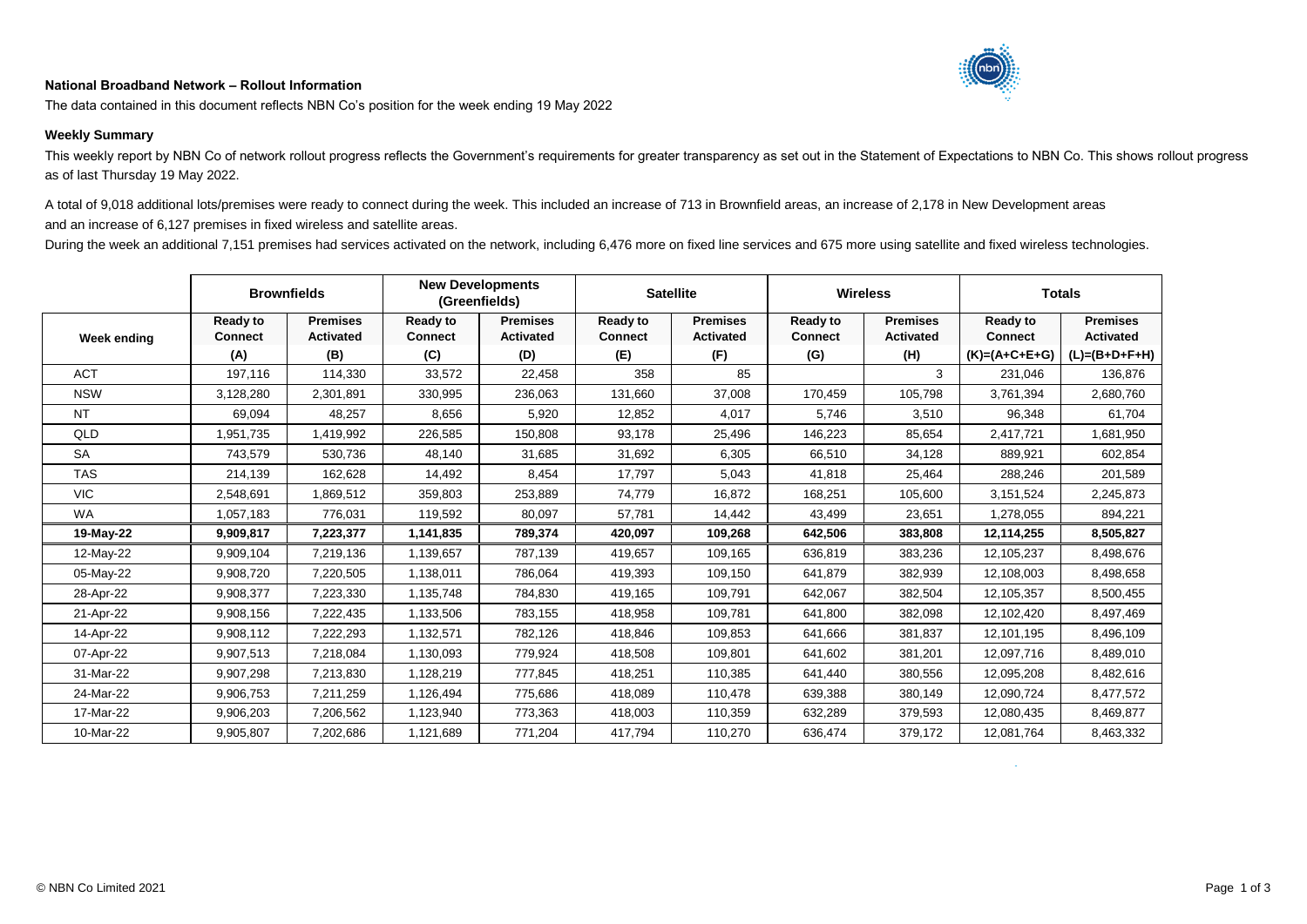## **National Broadband Network – Rollout Information**

The data contained in this document reflects NBN Co's position for the week ending 19 May 2022



|             | <b>Brownfields</b>                |                                     | <b>New Developments</b><br>(Greenfields) |                                     | <b>Satellite</b>                  |                                     | <b>Wireless</b>                   |                                     |                                   |                                     |
|-------------|-----------------------------------|-------------------------------------|------------------------------------------|-------------------------------------|-----------------------------------|-------------------------------------|-----------------------------------|-------------------------------------|-----------------------------------|-------------------------------------|
| Week ending | <b>Ready to</b><br><b>Connect</b> | <b>Premises</b><br><b>Activated</b> | <b>Ready to</b><br><b>Connect</b>        | <b>Premises</b><br><b>Activated</b> | <b>Ready to</b><br><b>Connect</b> | <b>Premises</b><br><b>Activated</b> | <b>Ready to</b><br><b>Connect</b> | <b>Premises</b><br><b>Activated</b> | <b>Ready to</b><br><b>Connect</b> | <b>Premises</b><br><b>Activated</b> |
|             | (A)                               | (B)                                 | (C)                                      | (D)                                 | (E)                               | (F)                                 | (G)                               | (H)                                 | $(K)=(A+C+E+G)$                   | $(L)=(B+D+F+H)$                     |
| 03-Mar-22   | 9,905,070                         | 7,200,819                           | 1,118,997                                | 769,385                             | 417,744                           | 110,252                             | 640,515                           | 378,792                             | 12,082,326                        | 8,459,248                           |
| 24-Feb-22   | 9,904,753                         | 7,199,992                           | 1,116,087                                | 767,950                             | 418,751                           | 110,854                             | 639,019                           | 378,452                             | 12,078,610                        | 8,457,248                           |
| 17-Feb-22   | 9,904,683                         | 7,194,564                           | 1,114,032                                | 765,904                             | 418,435                           | 110,809                             | 638,581                           | 377,883                             | 12,075,731                        | 8,449,160                           |
| 10-Feb-22   | 9,905,036                         | 7,187,420                           | 1,110,931                                | 763,800                             | 418,213                           | 110,803                             | 639,369                           | 377,136                             | 12,073,549                        | 8,439,159                           |
| 03-Feb-22   | 9,904,354                         | 7,179,779                           | 1,108,671                                | 761,494                             | 418,086                           | 110,662                             | 639,219                           | 376,339                             | 12,070,330                        | 8,428,274                           |
| 27-Jan-22   | 9,903,959                         | 7,177,062                           | 1,105,727                                | 759,415                             | 417,943                           | 111,187                             | 638,920                           | 375,731                             | 12,066,549                        | 8,423,395                           |
| 20-Jan-22   | 9,903,677                         | 7,171,868                           | 1,104,179                                | 757,464                             | 417,865                           | 111,089                             | 638,720                           | 375,197                             | 12,064,441                        | 8,415,618                           |
| 13-Jan-22   | 9,903,410                         | 7,164,549                           | 1,102,541                                | 755,031                             | 417,998                           | 110,888                             | 638,393                           | 374,530                             | 12,062,342                        | 8,404,998                           |
| 06-Jan-22   | 9,901,619                         | 7,158,165                           | 1,101,570                                | 752,373                             | 417,816                           | 110,828                             | 638,269                           | 373,844                             | 12,059,274                        | 8,395,210                           |
| 30-Dec-21   | 9,901,153                         | 7,156,179                           | 1,101,478                                | 751,076                             | 417,720                           | 111,405                             | 638,095                           | 373,542                             | 12,058,446                        | 8,392,202                           |
| 23-Dec-21   | 9,900,601                         | 7,158,261                           | 1,101,295                                | 750,542                             | 417,678                           | 111,578                             | 637,927                           | 373,489                             | 12,057,501                        | 8,393,870                           |
| 16-Dec-21   | 9,899,591                         | 7,153,723                           | 1,097,952                                | 747,839                             | 417,548                           | 111,588                             | 637,563                           | 372,891                             | 12,052,654                        | 8,386,041                           |
| 09-Dec-21   | 9,898,836                         | 7,151,395                           | 1,095,020                                | 745,406                             | 417,399                           | 111,594                             | 633,491                           | 372,185                             | 12,044,746                        | 8,380,580                           |
| 02-Dec-21   | 9,898,610                         | 7,146,708                           | 1,091,050                                | 743,198                             | 417,179                           | 111,497                             | 637,103                           | 371,394                             | 12,043,942                        | 8,372,797                           |
| 25-Nov-21   | 9,898,160                         | 7,145,462                           | 1,087,809                                | 741,246                             | 417,123                           | 112,051                             | 636,648                           | 370,800                             | 12,039,740                        | 8,369,559                           |
| 18-Nov-21   | 9,897,268                         | 7,140,467                           | 1,085,695                                | 738,853                             | 416,961                           | 111,955                             | 636,303                           | 370,102                             | 12,036,227                        | 8,361,377                           |
| 11-Nov-21   | 9,895,503                         | 7,136,218                           | 1,082,334                                | 736,461                             | 416,809                           | 111,966                             | 636,937                           | 369,495                             | 12,031,583                        | 8,354,140                           |
| 04-Nov-21   | 9,895,044                         | 7,130,952                           | 1,079,885                                | 734,074                             | 416,741                           | 112,207                             | 636,626                           | 369,070                             | 12,028,296                        | 8,346,303                           |
| 28-Oct-21   | 9,893,959                         | 7,128,140                           | 1,077,470                                | 732,724                             | 416,507                           | 112,531                             | 635,177                           | 368,517                             | 12,023,113                        | 8,341,912                           |
| 21-Oct-21   | 9,893,835                         | 7,123,945                           | 1,075,433                                | 730,633                             | 416,378                           | 112,279                             | 634,166                           | 367,725                             | 12,019,812                        | 8,334,582                           |